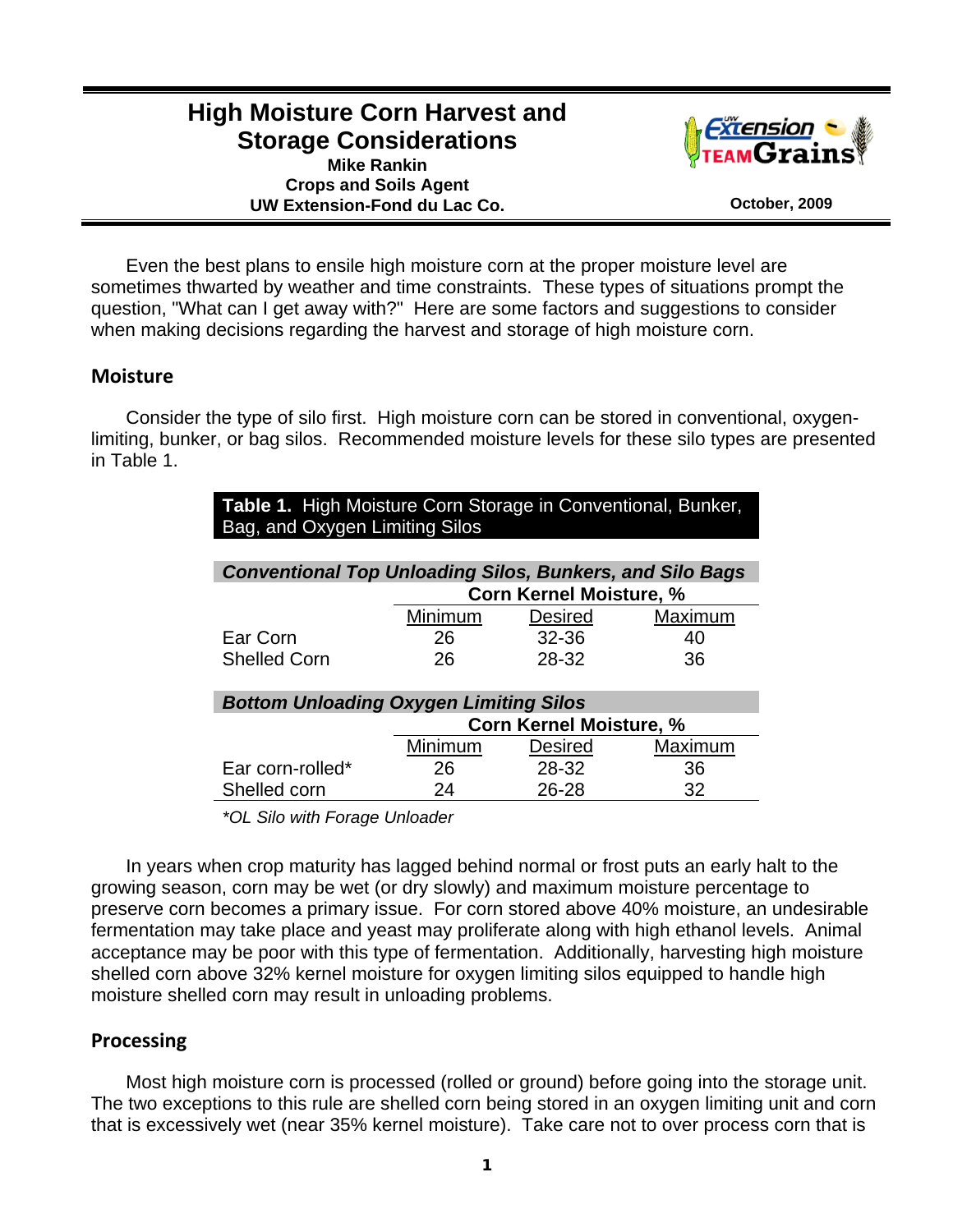over the desired moisture level. It is easy to get excessively fine high-moisture corn that may result in rumen acidosis, fat test depression, off-feed problems or an increased incidence of displaced abomasums. As the corn approaches optimum moisture content, increase the degree of processing.

#### **Harvest Recommendations**

 Check corn kernel moisture from different fields and determine if the grain can be removed from the cob (shelled corn). Harvesting high moisture corn as shelled corn as compared to snaplage or high moisture ear corn may reduce mycotoxin risk. Harvest corn nearest to optimum moisture contents first and place at the bottom or back of storage structures. Corn with higher than desirable moisture levels may be more of a problem at feed-out during the warm months and is best to put on the top or front of the silo for winter feeding. Very wet corn may be prone to aerobic instability (heating) upon removal from the silo. Plan to feed higher risk (wet or moldy) high moisture corns during the coldest months to facilitate slow removal rates if needed.

 Corn with significant mold on the kernels and cob is best harvested and stored as high moisture shelled corn (rather than ear corn). Some producers have taken moldy corn and dried it down to storable moisture while screening off the fines. Where drying is not an option, propionic acid is recommended. The propionic acid will not lessen any problems from the mold, but will likely prevent mold problems from getting worse.

 If high moisture corn is stored in bags, locate bags away from trees, long grass, and keep snow removed from around the bags. For best results, remove bagged high moisture corn during cooler months. Punctures, rips, or tears in the summer can cause rapid and expansive spoilage.

#### **Preservation**

 High moisture corn offers some unique preservation challenges compared to corn silage because it ferments more slowly and less extensively while containing high levels of starch, which promotes aerobic deterioration. Any aid to hasten fermentation, use up available oxygen, and inhibit yeast growth (once exposed to oxygen) is beneficial in the ensiling process. Several options are currently available to producers. Here's a quick rundown of each:

#### Standard bacterial inoculants

 High moisture corn inoculants have been available for many years. These primarily produce lactic acid during the fermentation process (homofermentative) and increase the speed of fermentation, while reducing dry matter loss. They MAY also increase animal performance. Choose an inoculant that has been specifically developed for ensiling high moisture corn. Specific strains of bacteria may not grow well on all crops and across a wide range of moisture contents. Thus, a corn silage inoculant may or may not work well under the drier conditions of high moisture corn. Most standard high moisture corn inoculants were developed to improve fermentation. For this reason, aerobic stability during and after feed-out may not be significantly improved. In fact, some standard lactic acid producing bacterial inoculants may actually improve fermentation but decrease aerobic stability (heating at feedout). With all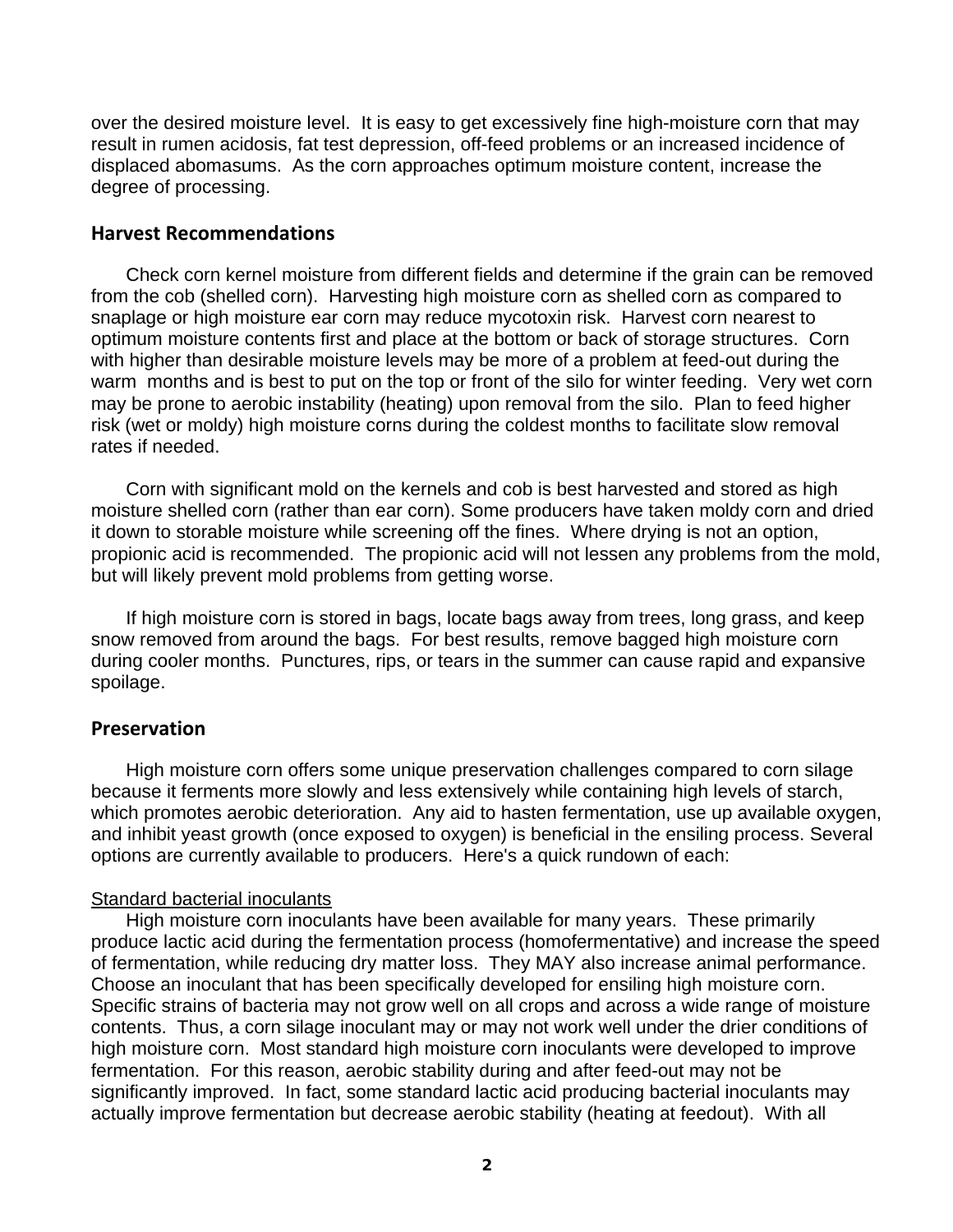inoculants, it is important to follow the manufacturer's application rates. Typical rates are between 100,000 and 500,000 colony forming units (cfu) per gram of high moisture corn.

#### *Lactobacillus buchneri*

 *Lactobacillus buchneri* is a unique bacterial inoculant that has been developed to improve aerobic stability of silages and high moisture corn by reducing the growth of yeasts. The net result is grains inoculated with *L. buchneri* are more resistant to heating when exposed to air as compared to untreated silages. *L. buchneri* was originally isolated from naturally occurring aerobically stable silages. It is a heterofermentative bacteria that produces both lactic and acetic acid during fermentation. Silages treated with an effective dose (600,000 CFU/gram of wet corn) of *L. buchneri* have higher concentrations of acetic acid and lower levels of lactic acid than untreated silages.

 The beneficial impact of *L. buchneri* appears to be related to the production of acetic acid. Although the precise mechanism has not yet been determined, it is likely that aerobic stability is improved because acetic acid inhibits growth of specific species of yeast that are responsible for heating upon exposure to oxygen. As a result, the temperature of fermented feed inoculated with *L. buchneri* does not readily rise upon exposure to air and tends to remain similar to ambient temperature for several days, even in warm weather. Using *L. buchneri* often results in a slightly higher dry matter loss during fermentation compared to standard homofermentative bacterial inoculants.

**L. buchneri is a well-researched, highly effective inoculant to use for high moisture corn preservation in all storage units.** Use of L. buchneri improves aerobic stability and this is important if high moisture corn removal rates need to be reduced because of mycotoxins or excessively degradable starch.

#### Propionic acid

 Preserving high moisture corn with propionic acid or propionic acid mixtures (propionic, acetic, benzoic) has been a proven effective practice for many years. However, it is more costly than simply using a standard inoculant and requires specialized equipment to apply. There are several situations where the use of propionic acid to reduce pH and preserve corn makes good sense. In years past, some producers have successfully used concrete or wood floors/bins to store high moisture corn. In this case, it's a must that corn be treated with propionic acid. Applying propionic acid at the proper rate reduces the pH of preserved corn to about 4.0 and inhibits the growth of harmful microorganisms. The cost of treatment is usually comparable to that of on-farm drying.

 The proper application rate depends on two factors: 1) the moisture content of the grain, and 2) the intended length of storage (Table 2). Rates are based on pounds of actual acid. It's most economical to treat corn with acid when kernel moisture is near 30 percent. It typically takes 10 to 20 lbs. of actual acid to fully preserve a ton of high moisture corn.

 Another situation where acid may prove beneficial is when an upright silo is being filled but not fed from for an extended period of time. In this case, producers often only apply acid to corn that will fill the last 5 to 10 feet at the top of the silo. It is at the top where spoilage is most likely to occur as a result of oxygen infiltrating the grain. Again, determine rates based on length of storage and moisture.